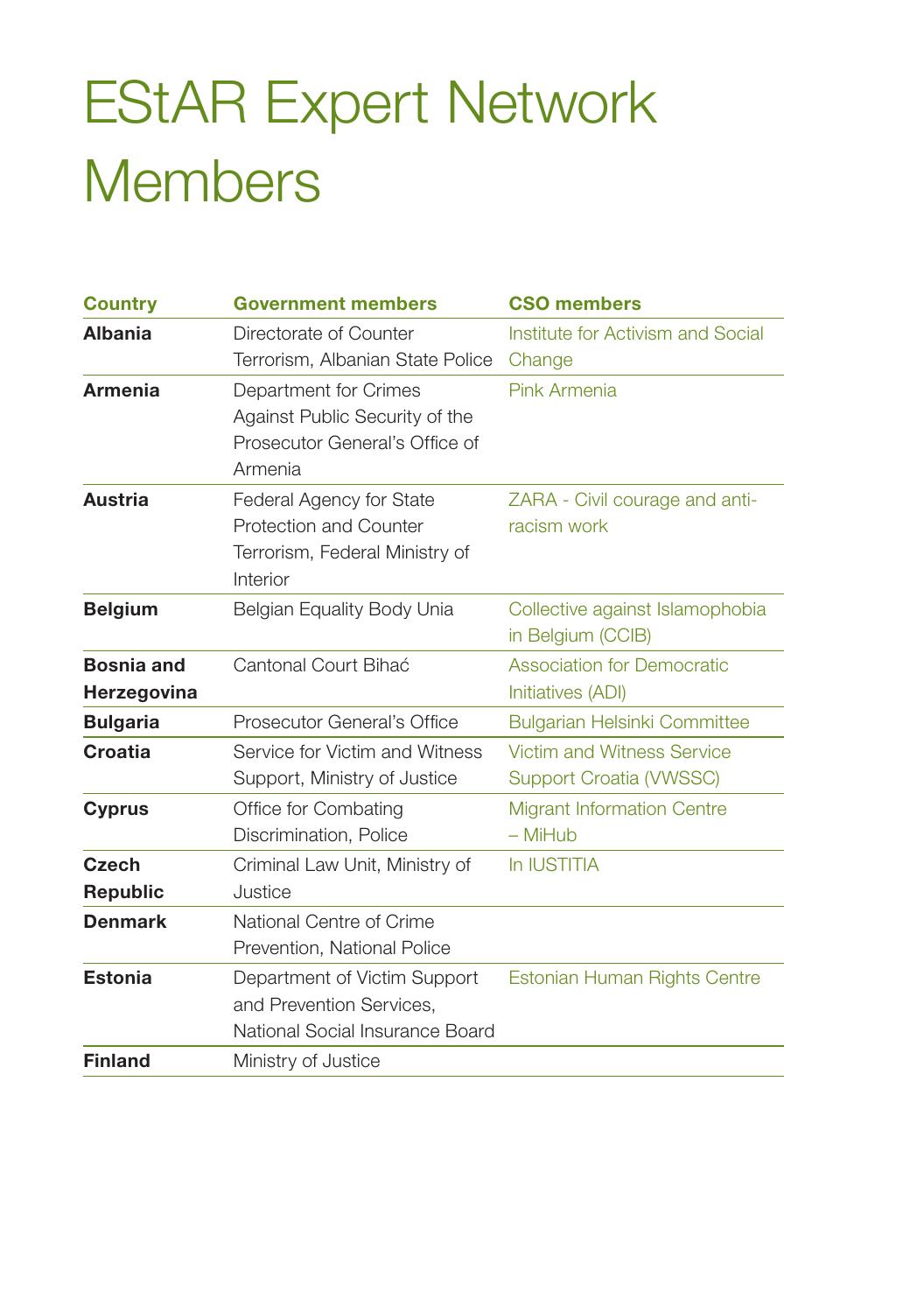| <b>Government members</b>                                                                    | <b>CSO members</b>                                                                        |
|----------------------------------------------------------------------------------------------|-------------------------------------------------------------------------------------------|
| <b>Expertise France</b>                                                                      | The International League<br><b>Against Racism and Anti-</b><br>Semitism (LICRA)           |
| Office of the Public Defender                                                                | Tolerance and Diversity Institute                                                         |
| Support for Victims of Crime<br>Unit, Federal Ministry of Justice<br>and Consumer Protection | ZEBRA - Centre for victims of<br>right-wing attacks                                       |
| Department on Combating<br>Racism, Hellenic Police                                           | <b>Racist Violence Recording</b><br>Network (RVRN)                                        |
|                                                                                              | <b>Háttér Society</b>                                                                     |
| Bjarkarhlid - Center for violence<br>survivors                                               | Throskahjalp - National<br>Association of People with<br><b>Intellectual Disabilities</b> |
| Community Safety Policy,<br>Ministry of Justice                                              | European Centre for the Study<br>of Hate, University of Limerick                          |
| Gender Violence and Vulnerable<br>Victims Unit, Ministry of Interior                         | COSPE - Cooperation for the<br>Development of Emerging<br>Countries                       |
| Ministry of Justice                                                                          | Latvian Centre for Human<br><b>Rights</b>                                                 |
| Public Security and Migration<br>Policy Department, Ministry of<br>Interior                  | Lithuanian Gay League (LGL)                                                               |
| Victims Support Unit, National<br>Security and Law Enforcement,<br>Ministry for Home Affairs |                                                                                           |
| Office of the Prosecutor General The Information Centre<br>of the Republic of Moldova        | "GENDERDOC-M"                                                                             |
| Division for International Judicial<br>Cooperation, Ministry of Justice                      | <b>LGBT Forum Progress</b>                                                                |
| Ministry of Justice and Security                                                             | <b>Victim Support Netherlands</b>                                                         |
| <b>Basic Public Prosecution Office</b>                                                       | Helsinki Committee for Human<br><b>Rights</b>                                             |
| Oslo District Police                                                                         | Romano Kher                                                                               |
|                                                                                              | <b>Anti-discrimination Education</b><br>Society                                           |
|                                                                                              | Skopje                                                                                    |